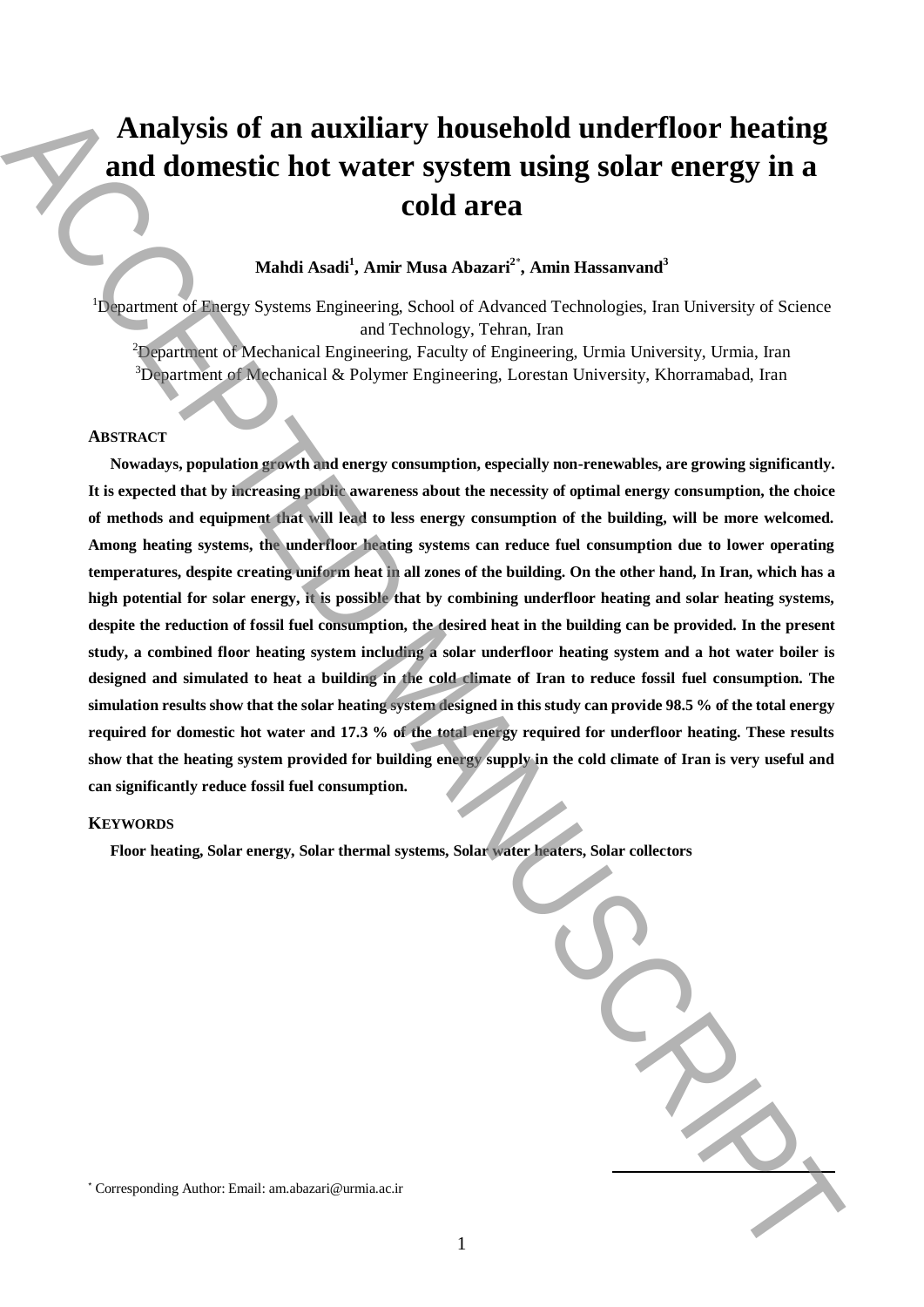#### **1. Introduction**

Energy plays a decisive role in the industry, economy, agriculture, and transportation of any country. Energy consumption has become a key indicator of a country's economic development due to its undeniable importance. Iran's residential share of energy consumption is about 27%, which is 6% higher than the rest of the world [1]. Renewable energy is recommended as a means of reducing non-renewable energy consumption in the household sector, based on the country's existing potential. Solar energy is one of the renewable energy sources with a high potential for production in the country; because 300 days of each year in the country are sunny [2]. Studies [3] show that, even with the best construction and insulation conditions, a building's energy consumption can be significantly reduced. In the present study, a solar floor heating system is designed to heat a building in the cold climate of Iran. The temperature of hot water in the floor pipes in an underfloor heating system is generally lower than the other heating methods and it results in a lot of energy savings [4]. In addition, due to the low temperature required by the underfloor heating system, clean energy sources such as solar energy can be used for underfloor heating. In this study, a combined floor heating system with water working fluid was designed and simulated to heat a sample 115-meter building and supply domestic hot water (DHW) in the cold climate of Iran (Urmia). **1.** Interaction control of the effective limit of the effective limit of the effective limit of the effective limit of the effective limit of the effective limit of the effective limit of the effective limit of the ACCEP

#### **2. Methodology**

The heat flux and load of different rooms of the building were calculated using LoopCAD software. These calculations are based on the winter design temperature, which is the average minimum outside temperature in winter, and -8.6℃ is listed for the city of Urmia in the software library. The pipes layout is done using the values of heat flux in each room, as shown in Figure 1. The software calculates the required properties of the feed water to the manifold.

The feed water properties obtained from the LoopCAD software were used as inputs to the T\*SOL software for solar heating system design. The feed water temperature, flow rate, and pressure are obtained at 59℃, 5.12 L.min-1, and 8.6 kPa, respectively. The solar heating system designed in this study is shown in Figure 2. This system consists of two coiled tanks that are heated to 45℃ in a 650 L water tank and used to provide DHW. The 900-liter tank also serves as hot water required for heating. The hot water boiler is only used for heating when the required energy is higher than the energy provided by solar collectors. The performance of the proposed system was evaluated using meteorological data from the T\*SOL software library, data from LoopCAD software, and the distribution of DHW

consumption on a daily (holidays and working days), weekly, and annual basis.



**Figure 1. The floor heating pipe layout obtained from LoopCAD software**



**Figure 2. The designed system in T\*SOL software**

#### **3. Results and Discussion**

The amount of energy required to provide heating and DHW during the year is calculated and plotted in Figure 3. Figure 4 depicts the amount of energy consumed versus the amount of energy produced by the sun over a year. The solar fraction denotes the proportion of energy obtained from the sun to the energy required for the desired purpose [5]. The solar fraction for underfloor heating and DHW is shown in Figure 4. For DHW, this quantity is 0.985, indicating that the supply of DHW with this designed system is reliable throughout the year. Unlike DHW, the designed system does not meet the heating energy needs and natural gas consumption is used to meet the majority of the heating needs. As a result, the solar fraction for year-round underfloor heating and yearround underfloor heating and DHW is 0.173 and 0.440,